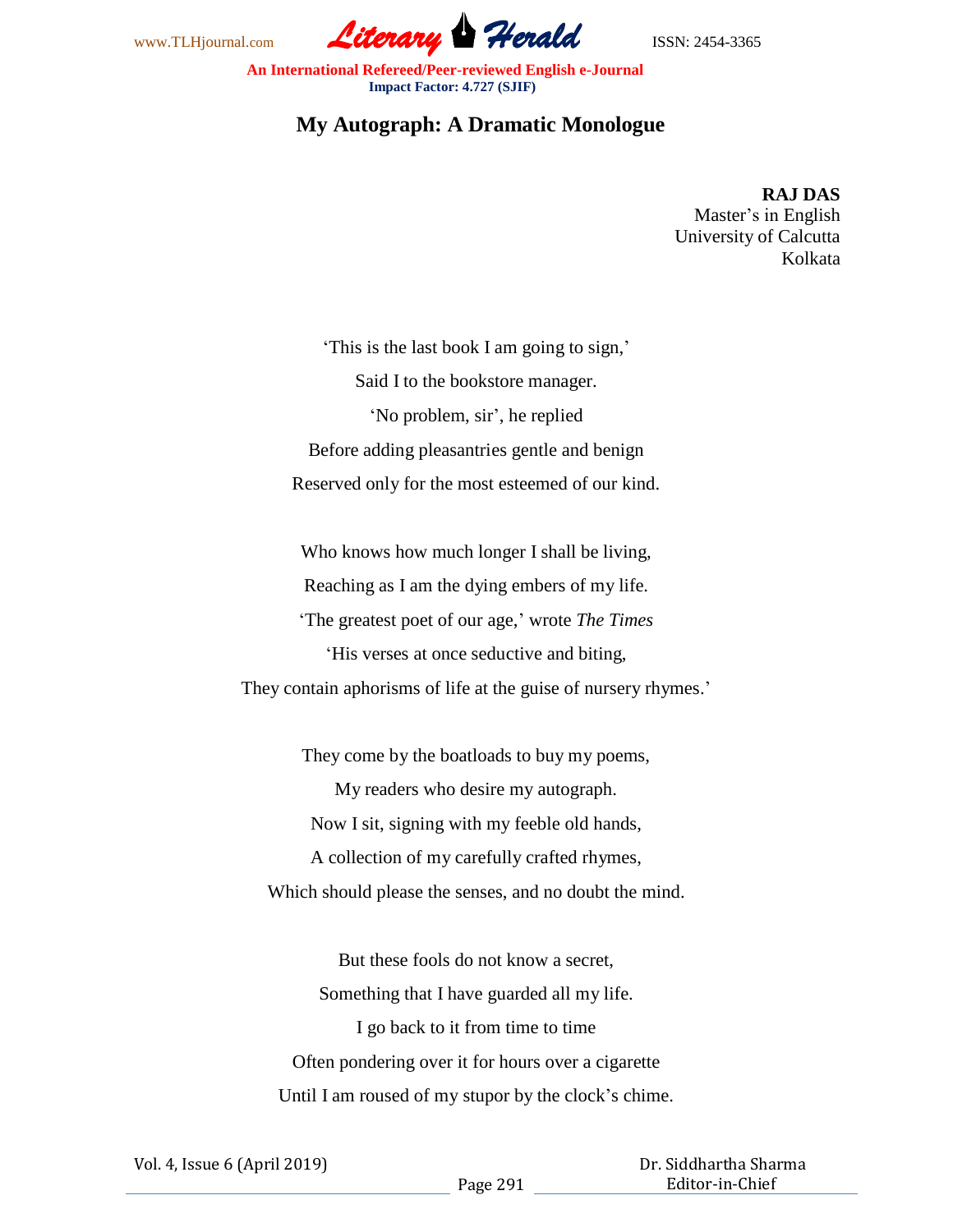

## **An International Refereed/Peer-reviewed English e-Journal Impact Factor: 4.727 (SJIF)** Critics have always praised these morbid poems of mine And have noted the pain and trauma captured in them. Little do those fools know what pain they are, What horrors it took to produce that shine

The best poems are written when the poet feels true fear.

None of these poems are mine, I repeat None of these poems are mine. My father, you see, was a lover of rhyme And insisted all his life I become a poet, It didn't matter if I earned a dollar or a dime.

On his deathbed he extracted a promise That I shall try my hand at writing verses fine. But I was never an obedient son. I was neither as intelligent nor as creative as His Highness Choosing instead to join the bank and marry my sweet hon'.

My father wanted to fulfill his own desires Through me, his son. But I was happily married to my hon' Until she felt the need to explore greener pastures And left me cold and desolate, an object belonging to none.

I wanted to become a poet now, Just as my father wished to see me. I wanted to turn all my sorrows into verse. But everything I wrote failed to impress me somehow And I flung all those pages angrily away- 'Poems my arse!'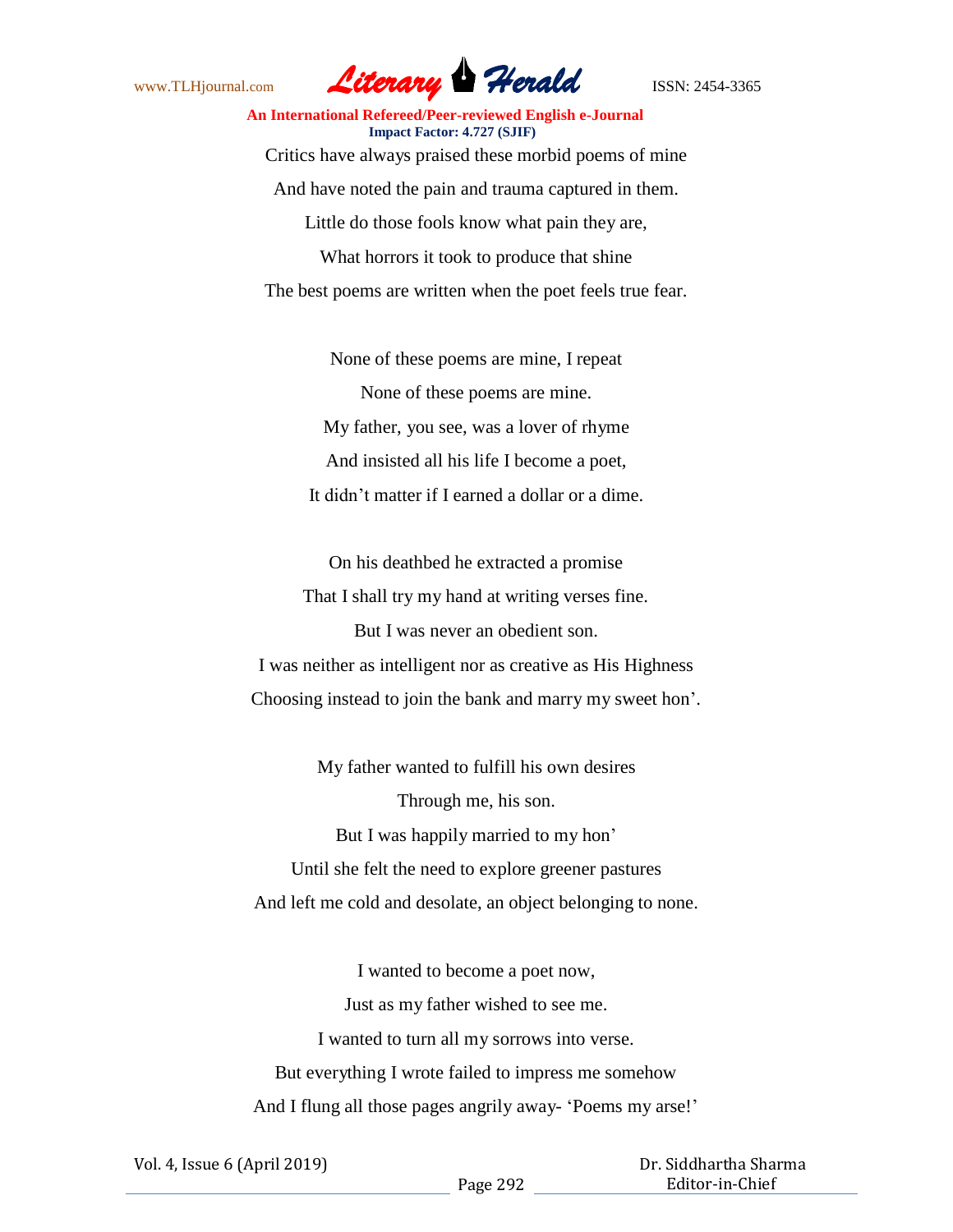

 **An International Refereed/Peer-reviewed English e-Journal Impact Factor: 4.727 (SJIF)** I then resolved firmly: 'If I cannot create verses Of my own making, why someone else will!' That night I captured my first prey, the boy Took him up from the house of the dancing lights While his father was away, and his mother busy with her toy.

I had to tie his mouth with the muslin towel The one which my hon' wrapped 'round herself after each bath. I tied his limbs to a chair And with great caution confined him in a hovel, Making sure he could never leave my secret lair.

Finally, I said to him: 'Fear not, son Now you be a good lad and write a poem I like.' I opened a box of knives which made his eyes go wide, And instructed him how it should be done. Yet neither could he think, nor could scarcely write.

With one stroke I slit his throat For wasting my effort and my time. 'Why won't you write anything?' I asked him twice But he made no reply, looking at me with eyes afloat. I dispatched his corpse and soon thereafter made a bold reprise.

I knew I had to catch them young, But ones capable of writing verse. My next child should not die like my first boy And soon enough found a girl who at the local choir sung But will she write poems for me, or like the boy be hung?